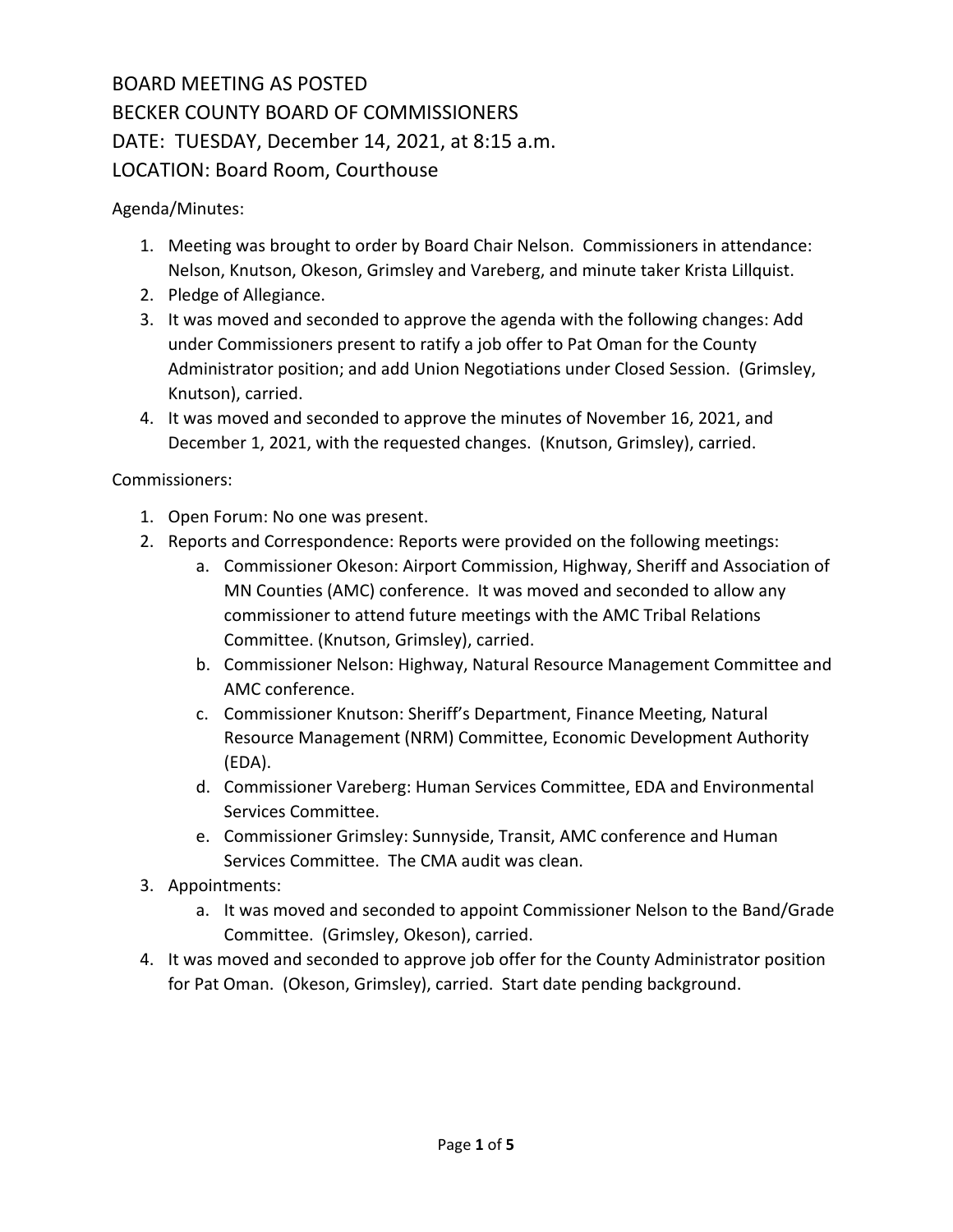Auditor‐Treasurer: Mary Hendrickson presented:

- 1. Licenses & Permits:
	- a. Sunlite Bar & Grill, new owner, HJ Gerdes (present at meeting), requested new on/off liquor license and new tobacco license. It was moved and seconded to approve. (Okeson, Vareberg), carried.
	- b. Public Hearing opened to discuss approval of an off‐sale liquor license for Big Elbow Lake Lodge and Campground. (Okeson, Knutson), carried. Owners Tonya and Daniel Beckman attended virtually. Facility currently has on‐sale beer and wine license. It was moved and seconded to approve. (Knutson, Okeson), carried. Motion was moved and seconded to close the public hearing portion of meeting. (Knutson, Grimsley), carried.
- 2. VEGA Election Grant Application: It was moved and seconded to apply for the grant, under resolution 12‐21‐2C. (Knutson, Grimsley), carried.
- 3. Adopt 2022 EDA Budget and set 2022 Tax Levy: It was moved and seconded to adopt the 2022 budget and set the 2022 tax levy. (Okeson, Vareberg), carried per Resolution 12‐21‐2D.
- 4. October 2021 Cash Comparison and Investment Summary: A motion was made and seconded to accept the October 2021 reports. (Knutson, Grimsley), carried.
- 5. Deputy Auditor‐Treasurer Review Board Recommendation: Requesting approval to change the band/grade for the Deputy Auditor‐Treasurer from a B31(0) to a C41(0), at a cost of \$10,900 annually. Commissioner Grimsley would like to change the county policy, so step level can be reviewed if there is a change to band. Motion was made and seconded to approve request (Nelson, Okeson), carried 4‐1, with Commissioner Knutson opposing it.
- 6. Finance Committee Minutes: It was moved and seconded to approve the Regular Claims, Auditor Warrants and Additional Issues, as presented:
	- a. Auditor Warrants:

| i. $11/30/2021$ in the amount of  | \$8,599,463.46 |
|-----------------------------------|----------------|
| ii. $12/09/2021$ in the amount of | \$31,646.51    |
| for a total amount of             | \$8,681,109.97 |

b. Add \$8784 for Schneider bill for permit software for Zoning. (Knutson, Okeson), carried.

## Assessor:

1. It was moved and seconded to approve Resolution 12‐21‐2H, requesting a Chief Deputy Assessor instead of a Deputy Assessor (Knutson, Okeson), carried 4‐1, with Commissioner Grimsley opposing it.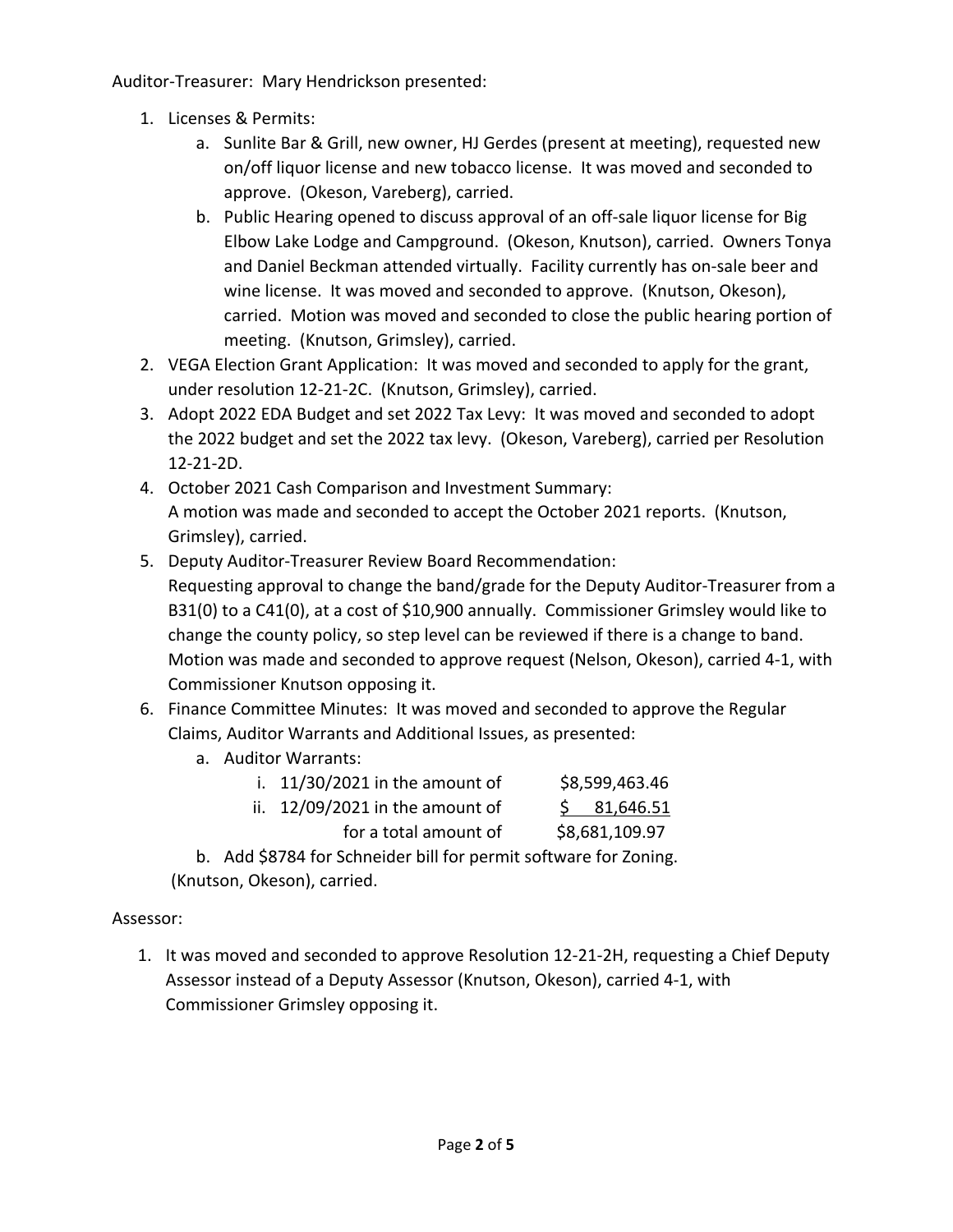## Sheriff:

Purchase Request: tasers.

It was moved and seconded to approve request to replace existing tasers, buying 17 tasers + 150 cartridges, using 2021 restricted funds and 21 additional tasers in 2022, financed over the next 5 years using 0% interest. (Okeson, Knutson), carried.

- 1. Purchase Request: radar units. It was moved and seconded to approve request to purchase 3 Stalker radar units to take advantage of the buy 3, get 1 free promotion. (Okeson, Knutson), motion carried.
- 2. Off Highway Vehicle Safety Grant Contract It was moved and seconded to approve to apply and receive a \$15,134 grant (paid out half in 2022 and 2023), under resolution 12‐21‐2F. (Okeson, Knutson), motion carried.

Land Use – Environmental Services:

- 1. 2023 Tree Seedling Production Contract Motion was approved to award the seedling contract to PRT USA Inc. for 100,000 seedlings for \$21,325. (Knutson, Vareberg), carried.
- 2. ARPA Grant Funds Becker County Food Pantry Project Becker County Food Pantry spoke, requested funds of \$250,000 to help build a new facility so they may service more clients. Commissioner Nelson supports the request but would like new county administrator to be involved in decision of how much Becker County can contribute.

Planning and Zoning:

- 1. Revised minutes from the Planning Commission's November 9, 2021 meeting were submitted.
- 2. Zoning ordinance amendment: change of zone request agricultural to residential, tabled from the November 16, 2021 board meeting. After some discussion there was a motion to deny (Knutson, Okeson), carried.

Leadership Team:

- 1. 2022 salaries for elected officials (Auditor/Treasurer, Sheriff and Attorney) were ratified with a 3% increase, according to Resolution 12‐21‐2A. (Knutson, Okeson), carried.
- 2. 2022 salaries for commissioners were ratified after some discussion to compensate the Vice Chair an additional \$1200 annually and the Chair an additional \$2400 annually over the standard 2.5% increase. Also added a per diem of \$70 for meeting attendance, with meetings over 4 hours allowing \$95 (per diem increases are \$10). Resolution 12‐21‐2B. (Okeson, Nelson), carried.
- 3. Opioid Settlement Agreement Minnesota reached a settlement in the Opioid Lawsuit. Becker County needs to apply by 1/02/2022. Payout will be over 18 years. Motion was made to sign up for settlement. (Knutson, Okeson), motion carried per Resolution 12‐ 21‐2E.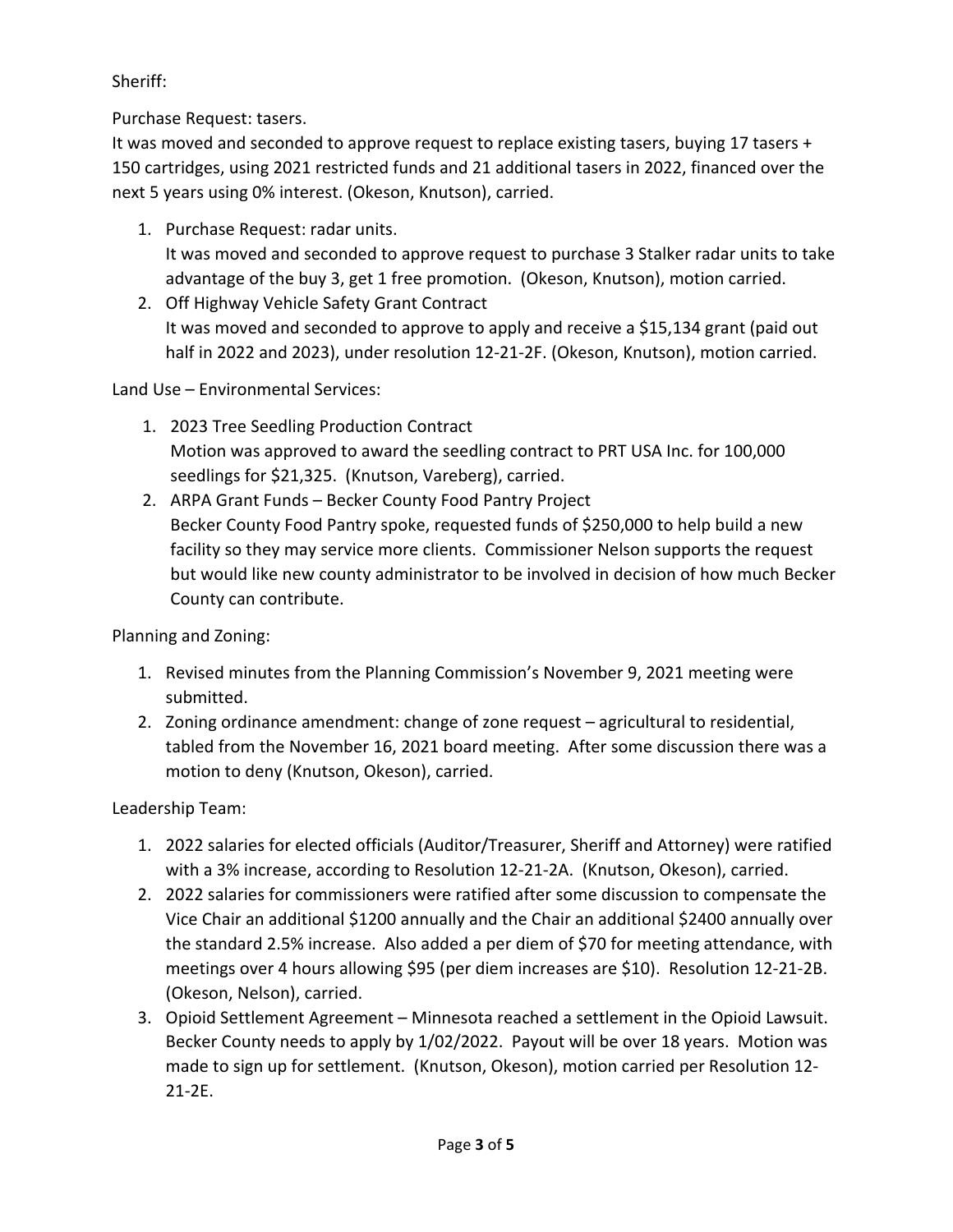4. Motion was made to change Karen Wenner's salary to \$35/hour, retroactive to when she took over Recorder's responsibilities. (Knutson, Okeson), carried.

## Human Services

- 1. Motion was made to approve the St. Mary's Regional Health Center (Essentia Health) subcontract. (Grimsley, Vareberg), carried.
- 2. Motion was made to approve request to fill a vacant Child Protection Social Worker position as per Resolution 12‐21‐20. (Grimsley, Vareberg), carried.
- 3. Motion was made to approve paying off the Human Services street special assessment in the amount of \$11,666.06 for improvements, saving \$4179.60 in interest. (Grimsley, Vareberg), carried.
- 4. Motion to approve 2022 contracts, which were reviewed in Human Services Committee meeting. (Grimsley, Vareberg), carried.
- 5. Motion to approve Human Services claims. (Grimsley, Vareberg), carried.

#### Human Resources

1. Motion was made to approve request to fill a vacant PT Human Resources Assistant position per Resolution 12‐21‐2G. (Okeson, Nelson), carried.

Information Technology (IT):

- 1. IT Director requested board ratification of new two-year agreement with TriMin (for IFSpi support and development). Motion approved to ratify. (Knutson, Vareberg), carried.
- 2. Motion to approve request to purchase three laptops to replenish loaner pool. (Okeson, Knutson), carried.
- 3. The Sheriff's Committee recommends a door swipe for their conference room door. Motion approved to purchase door swipe for \$2695.04 plus a \$500 wiring charge to Mark's Electric, totaling \$2694.04. (Knutson, Okeson), carried.

#### Highway

- 1. Motion requested to approve the 2022 Five‐Year Construction Improvement Plan 2022‐ 2026. After adding to #1 on Resolution 12‐21‐2I, it was approved. (Okeson, Knutson), carried.
- 2. Motion was requested the option to include revisions to reaffirm the Becker County Transit Sales and Use Tax at the rate of .5% to be dedicated to Becker County Road and SMART tax projects, per Resolution 12‐21‐2J. (Knutson, Okeson), carried.
- 3. Motion to approve Resolution 12‐21‐2K, a MnDOT cooperative agreement for a joint construction project on TH 87 planned in 2022 was requested and granted. (Okeson, Vareberg), carried.